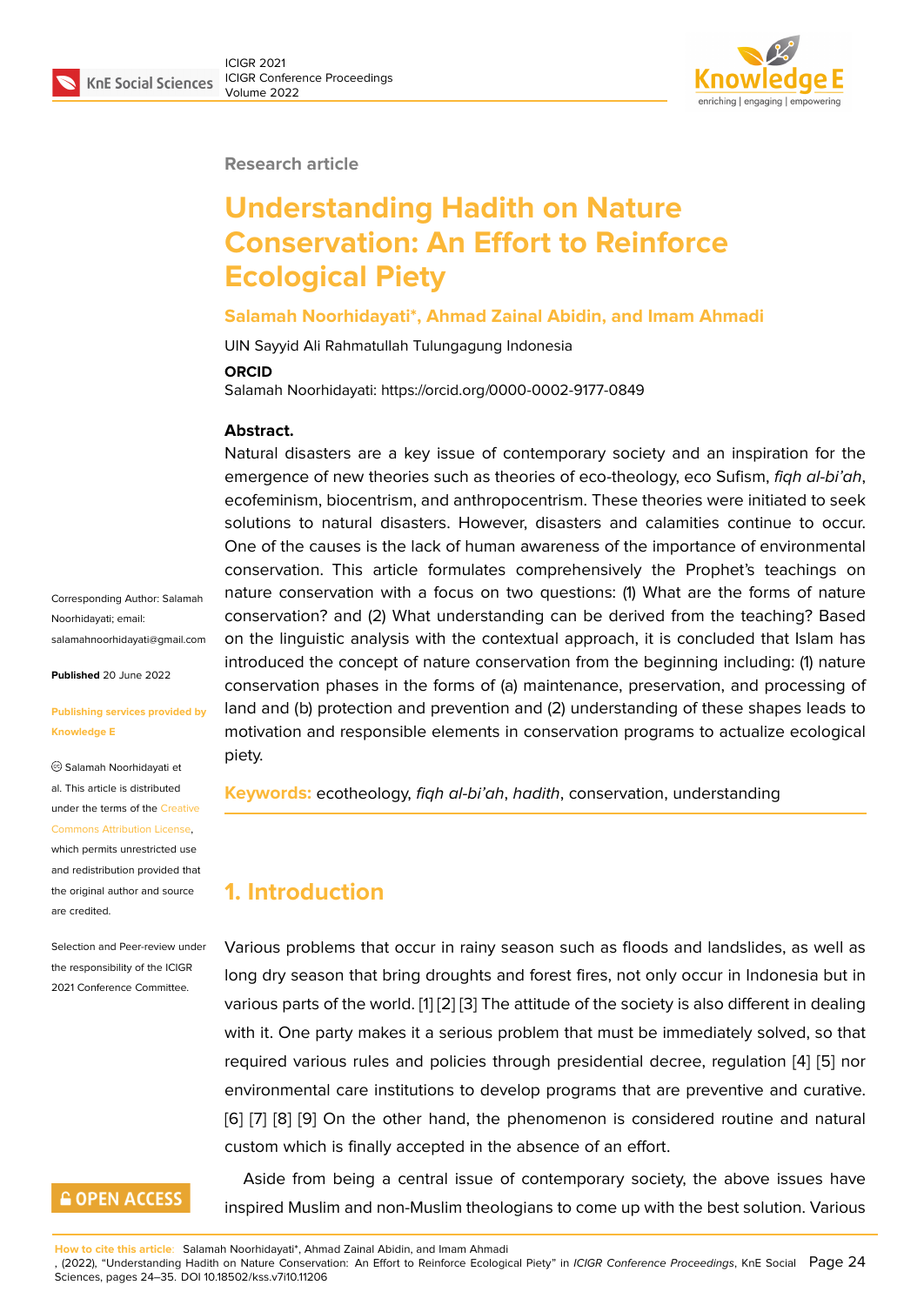studies and researches have produced new theories, both paradigmatic-ecological such as ecotheology, ecosufism, *fiqh al*-*bi'ah*, or ethics such as ecofeminism, biocentrism, anthropocentrism. [10] [11] [12] [13] According to Aziz, one of the causes of natural destruction is the transcendental paradigm factor that considers environment is not part of religious obligation (Islam). Therefore, human must have three paradigms of nature conservation in ex[ploi](#page-10-1)ti[ng](#page-10-2) n[atu](#page-10-3)r[e,in](#page-10-4)cluding: *al-intifa ', al-i'tibar,* and *al-ishlah*. [11] These three ethical environments not only talk about the pattern of triangular interactions among humans, nature and living things, but also illustrate the pattern of triangular interactions among human (caliph), nature, and God, known as "*habl minan[na](#page-10-2)s, habl minal alam, and habl minallah "*, or the term*"habl ma'a ikhwanih, habl ma'a bi'atih, and habl ma'a khaliqih "*[11] [5]

According to Quddus, through the paradigm of ecology, human is required to have an integral andethical-theological and ethical-anthropological dimensional environmental insight. Through his [c](#page-10-2)o[m](#page-9-6)parative study of the principles of Islamic ecotheology and modern environmental ethics, Quddus formulates three relevant Islamic ecological principles as the basis of today's ethical management of nature:the principles of monotheism (unity of all beings), the principle of *amānah-khalīfah* (honesty-leadership), and *ākhirah* (responsibility). [10] [14] Furthermore, this transcendental theology paradigm is expected to immerse religion and contribute to solve various problems of the ummah. In this case, religion is no longer seen only as a matter of "heaven" and busy with "defending God", but it is the sol[utio](#page-10-1)[n to](#page-10-5) the contemporary current problems of Muslims and humans in general. [14] [15] [2]

The study of the ecological paradigm abovestates that the essence of religious teachings teaches to maintain unity, balance and sustainability of the ecosystem. [16] [17] How[eve](#page-10-5)r, [in](#page-10-6) t[he](#page-9-1) applicative level, the normative teaching has not been implemented properly. There is still an imbalance between theoretical insight and the practical attitude of society. Some people have cognitive awareness of the importance of preserv[ing](#page-10-7) [nat](#page-10-8)ure, but it has not been reflected in its practical behavior. Meanwhile, some are actively involved in the environmental conservation agenda, but have cognitive awareness that their activities are part of the theology's teachings [18] [19] so that what has been formulated by academics and embodied by practitioners has not been able to solve the very complex ecological problemsin reality.

The religion of Islam based on the Qur'an and hadith has [ta](#page-10-9)u[ght](#page-10-10) its people about human relations with its environment. In general, Allah has provided important clues in the Qur'an regarding environmental conservation efforts. Then the Holy Prophet through his sunnah explains it by providing more specific signs and restrictions. The importance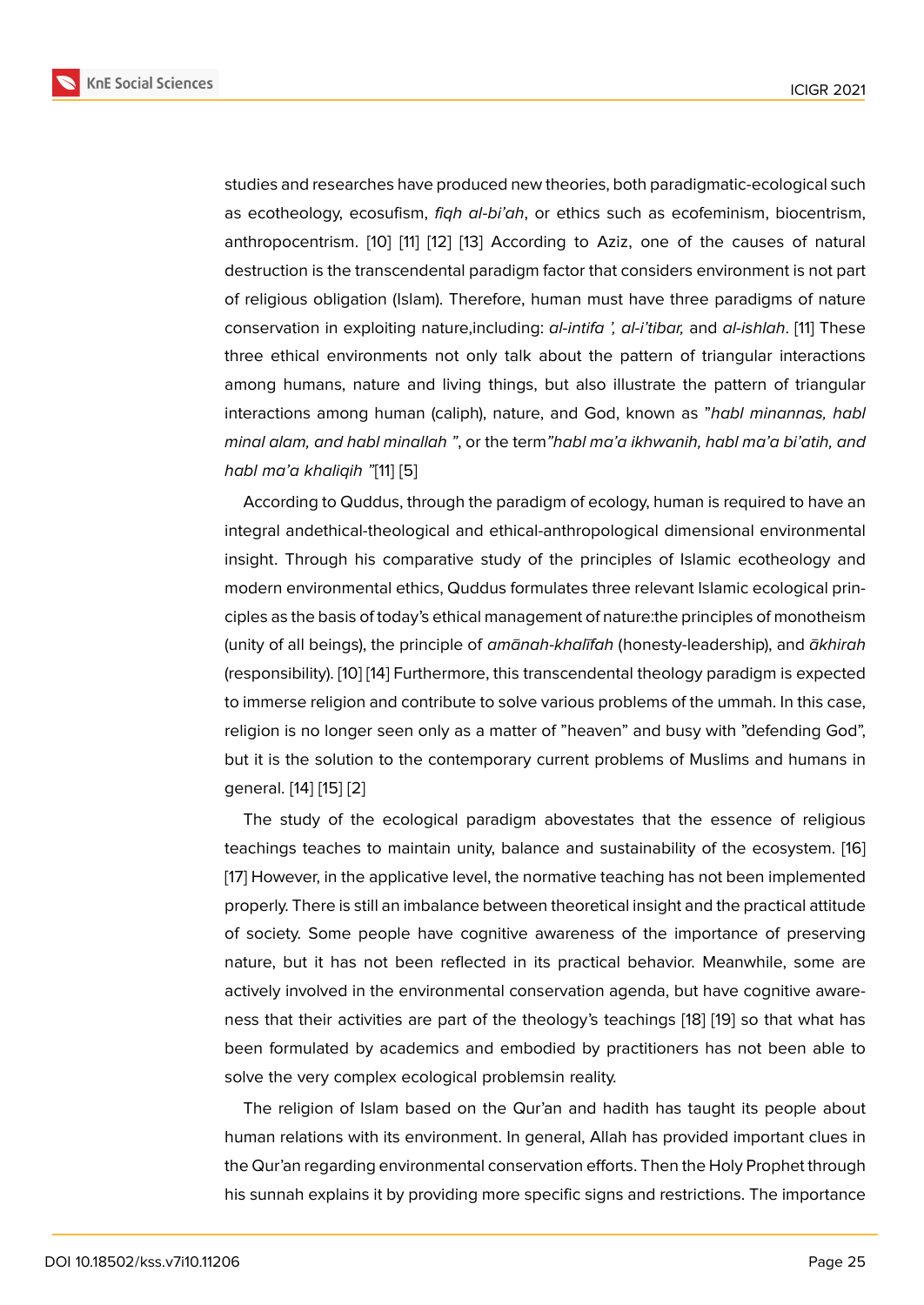of studying environmental problems from the perspective of the Sunnah of the Prophet who has been codified in various books of hadith starts from here.

The focus of the study of this article is to formulate the Prophet's teachings on comprehensive nature conservation and to explore the meaning of ecological hadith linguistically for the sake of contextualization. The exploration of the meaning of this hadith aims to provide a theological and ethical foundation to the society which implies the growth of ecological awareness that the environment is also a blessing from Allah which must be preserved and accounted for in the afterlife. As for the formulation of the problem in this discussion are: 1) How are the forms of environmental conservation taught by the Prophet? 2) What patterns of understanding can be taken from the teaching? Furthermore, this research is expected to erase the stigma of the society towards the religion which is understood to be limited to the worship services in the narrow sense, as well as to contribute positively to the problem of nature conservation.

# **2. Method**

Nature conservation is the protection, preservation and utilization of ecosystem to secure the existence, sustainability of natural resources and biodiversity. Since this term is not found in hadith editorial, the data explorations are diverted to the relevant terms. The word "nature" itself contains at least three components, i.e human, animal, and plant. In this context, nature is focused on plants or crops. The search of the hadith in this article uses two methods: 1) *Takhrij al-hadis bi al-lafdzi*, i.e the searching of hadith through key words assumed to lead to the theme (indicative term). 2) *Takhrij al-hadis bi al-maudhu'*is a thematic search of hadith. [20] [21] Meanwhile, the understanding of meaning is done using the contextual method through the process of linguistic analysis and socio-historical context. [21] [22]

# **3. Results**

### **3.1. Categorization of Hadith**

The searching of hadiths about nature conservation through keyword *gharasa* (XXX) and *zara'a* (XXXI) discovers 20 scattered hadiths in various hadith books, either separately or collected in a single book. The word *garasa* appears 20 times, while the word *zara'a* appears 11 times. Whileusing thematic search of hadith, they are found in several different themes, such as in chapter of faith, alms and others. Based on these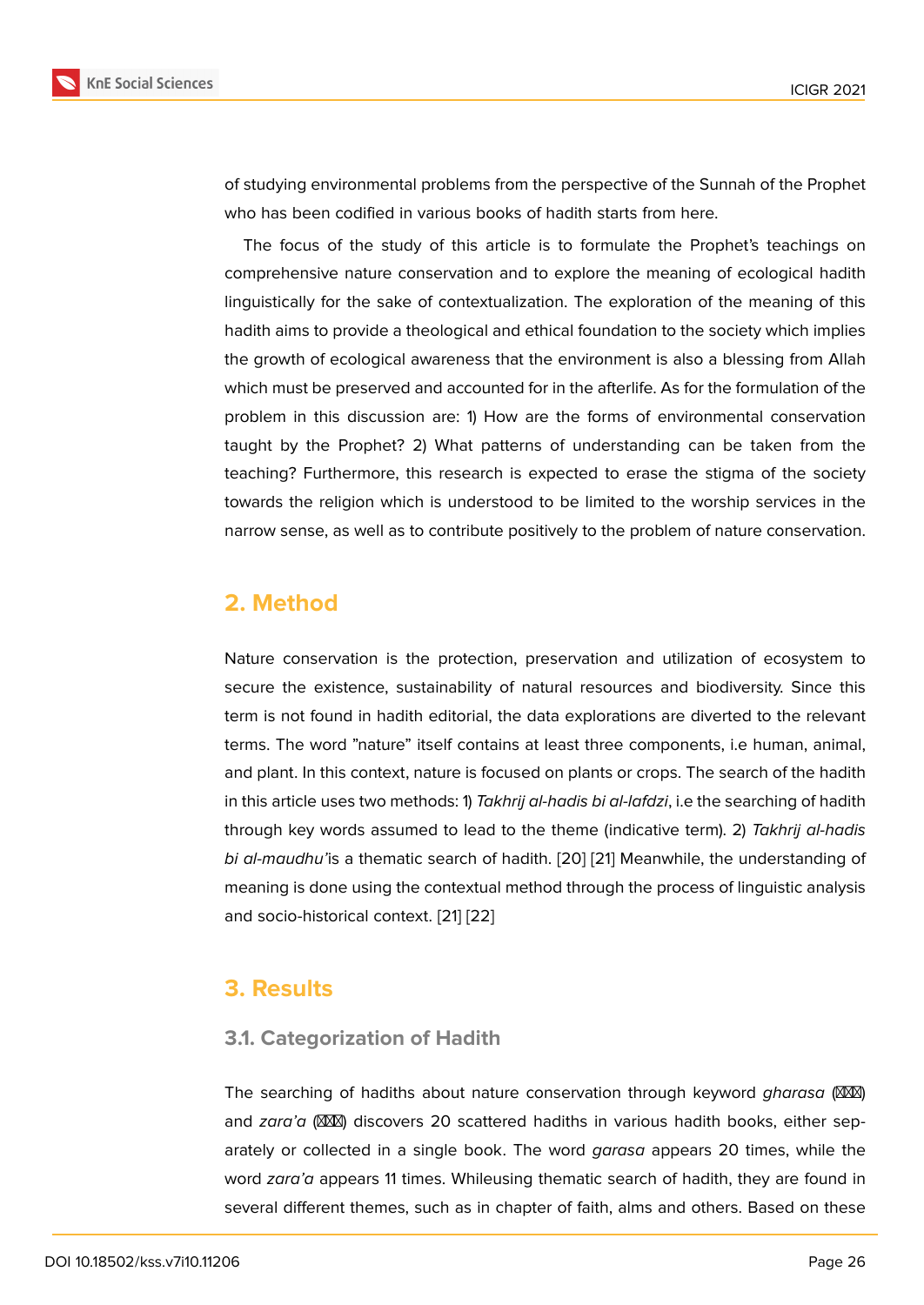

findings, variations of hadiths about nature conservation can be categorized as follows: 1) Maintenance, preservation and processing of land; 2) protection and prevention. From the text side, the first category of hadith is usually expressed in the style of preaching (*khabar*), advice (*targib*) and command (*amr*); while the second hadith is in the form of *prohibition* (nahy) and *threat* (tarhib). Hadiths on the maintenance and preservation of nature can be seen in the following table:

| No | <b>Theme</b>                                                                         | <b>HADITH</b>    |                                                                           |  |
|----|--------------------------------------------------------------------------------------|------------------|---------------------------------------------------------------------------|--|
|    |                                                                                      | <b>Mukharrij</b> | <b>Number</b>                                                             |  |
| 11 | Eminence of planting and Al-Bukhari<br>its reward                                    |                  | 2152, 5553                                                                |  |
|    |                                                                                      | <b>Muslim</b>    | 2900,2901,2903, 2902, 2904                                                |  |
|    |                                                                                      | Al-Tirmizi       | 1299&1303                                                                 |  |
|    |                                                                                      | Al-Dariml        | 2496                                                                      |  |
|    |                                                                                      |                  | Ahmad bin Hanbal 12038,12910,13064, 13065,<br>25798 & 26095. 12529, 14668 |  |
| 22 | Planting tree even though Ahmad bin Hanbal 12512 & 12435<br>the doomsday is in sight |                  |                                                                           |  |
| 33 | Cultivate less productive Al-Bukhari<br>land (ihya al-mawat)                         |                  | 2167                                                                      |  |
|    |                                                                                      | Al-Tirmizi       | 1299 & 1300                                                               |  |
|    |                                                                                      | Al-Darimi        | 2493                                                                      |  |
|    |                                                                                      | Abu Dawud        | 2671 & 2672                                                               |  |
|    |                                                                                      |                  | Ahmad bin Hanbal 13753, 13842, 14109,<br>14310,<br>14383, 14550 & 13976   |  |
|    |                                                                                      | Malik            | 1229 & 1230                                                               |  |

| TABLE 1: Hadiths on The Suggestion of Planting Tree. |  |  |
|------------------------------------------------------|--|--|
|------------------------------------------------------|--|--|

While the Prophetic hadiths on protection and prevention can be seen in the following table 2:

| TABLE 2: Hadiths on Protection and Prevention |
|-----------------------------------------------|
|-----------------------------------------------|

| No | <b>Theme</b>                                                                              | <b>HADITH</b>    |                     |
|----|-------------------------------------------------------------------------------------------|------------------|---------------------|
|    |                                                                                           | <b>Mukharrij</b> | <b>Number</b>       |
|    | Prohibition of cutting Abu Dawud<br>down the tree                                         |                  | 4561                |
| 22 | Prohibition of defeca- Ibnu Majah<br>tion under the tree                                  |                  | 323                 |
| 23 | Prohibition of damag- Bukhari<br>ing plants in the Land<br>of Haram (Mecca and<br>Medina) |                  | 1703,1262,1484,1702 |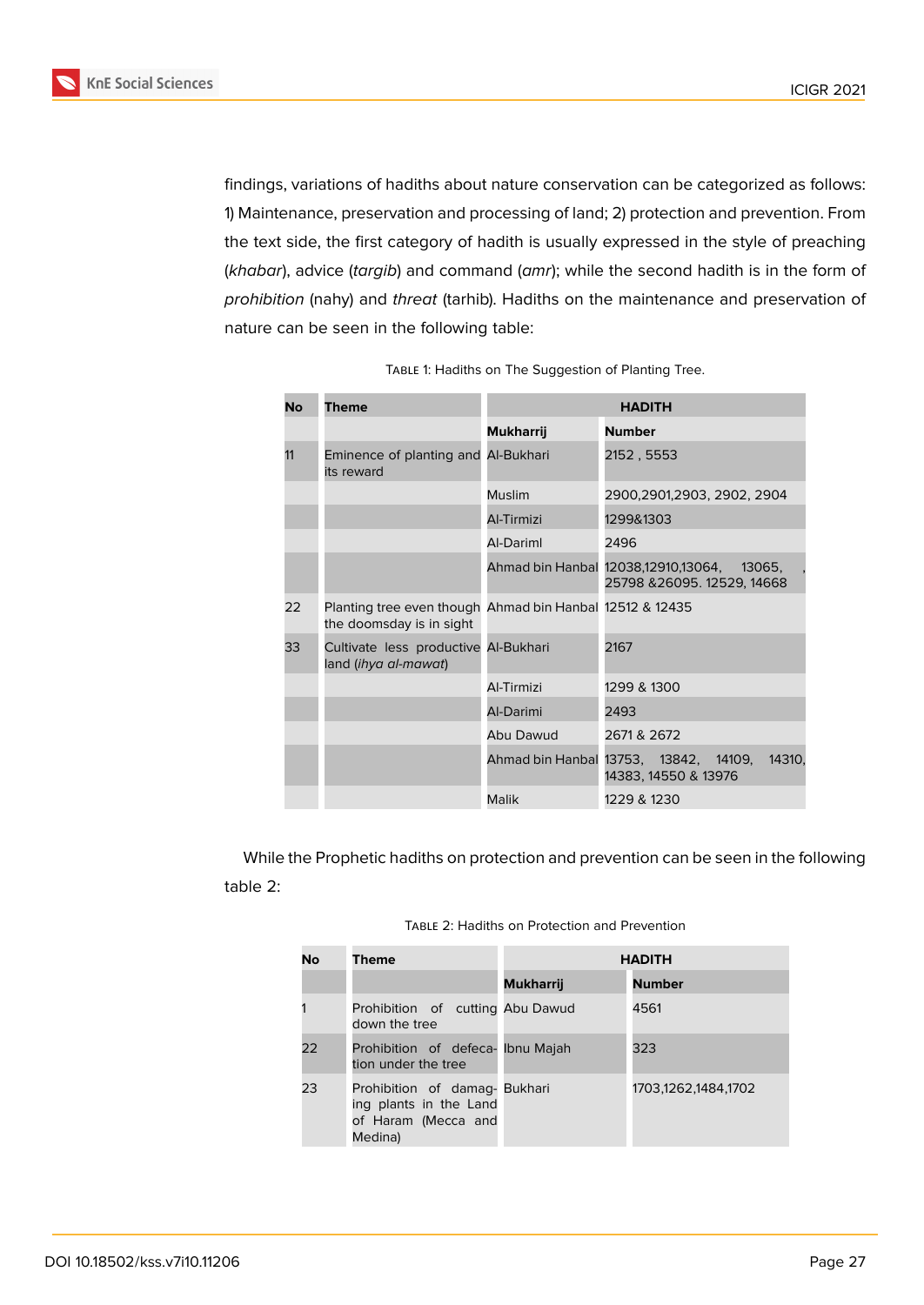### **3.2. Analysis of Meaning: Text, Context and Contextualization**

To begin the discussion of nature conservation, there will be some popular hadiths representing each category.

### **3.2.1. Hadiths about The Suggestion of Planting Trees and Plants**

# Hadiths about the suggestion of planting trees and plants, are expressed as follows: 00 [23]

There are two forms of words mentioned in the hadith above: First, the word *"garasayagrisu"*, *"zara'a-yazra'u"* is an active verb (*fi'il muta'adi*) consisting of three words (*[tsu](#page-10-11)latsi mujarrad*), which means to plant, as well as *"akala-ya'kulu"* which means to eat. Term *garasa* includes a more general meaning of planting tree seeds [24] in form of monocot and dicots plants, both growing in the short and long term. While the term *zara'a* leads to the more specific meaning of planting by sowing the seeds of plants that grow in a relatively short time, which in Arabic is called *nabat*[. \[](#page-10-12)24] In an ecological context, these two words lead to different activities; *garasa* means *reforestation* (replanting) and *conservation* (protection). While *zara'a* means farming. Second, the noun (*isim*) consisting of three groups, ie 1) "*garsan*" and "*zar'an*"; 2) "*th[air](#page-10-12)*" and "*bahimah*"; and 3) "*insan*", these refer to the three elements of ecosystem-forming, ie plant, animal, and humans.

In terms of semantic-contextual analysis, the three verbs (*fi'il*) in the first form lead to an activity, which is to produce and consume. While the noun (*isim*) refers to the subject and object of activity (producer and consumer). This is a very beautiful illustration associated with the dual status of humans. Besides being a producer, humans also act as consumers. To be able to "eat" (*ya'kulu*) and enjoy the crop (consumer), he must first plant (*yagrisu or yazra'u*), which act as the subject (producer). It means that human beings should not only sit idly to take advantage of the natural resources, but also must involve and participate actively in maintaining and preserving nature in order to remain productive.

On the other hand, the term *garasa* and *zara'a* in some hadiths are mentioned separately, while in the other hadithsare called simultaneously. Taken into account, mentioning simultaneously indicates the meaning in the same urgency and significance level.Therefore, both activities should receive the same attention and be done simultaneously, in harmony and in balance. This means that the activities and efforts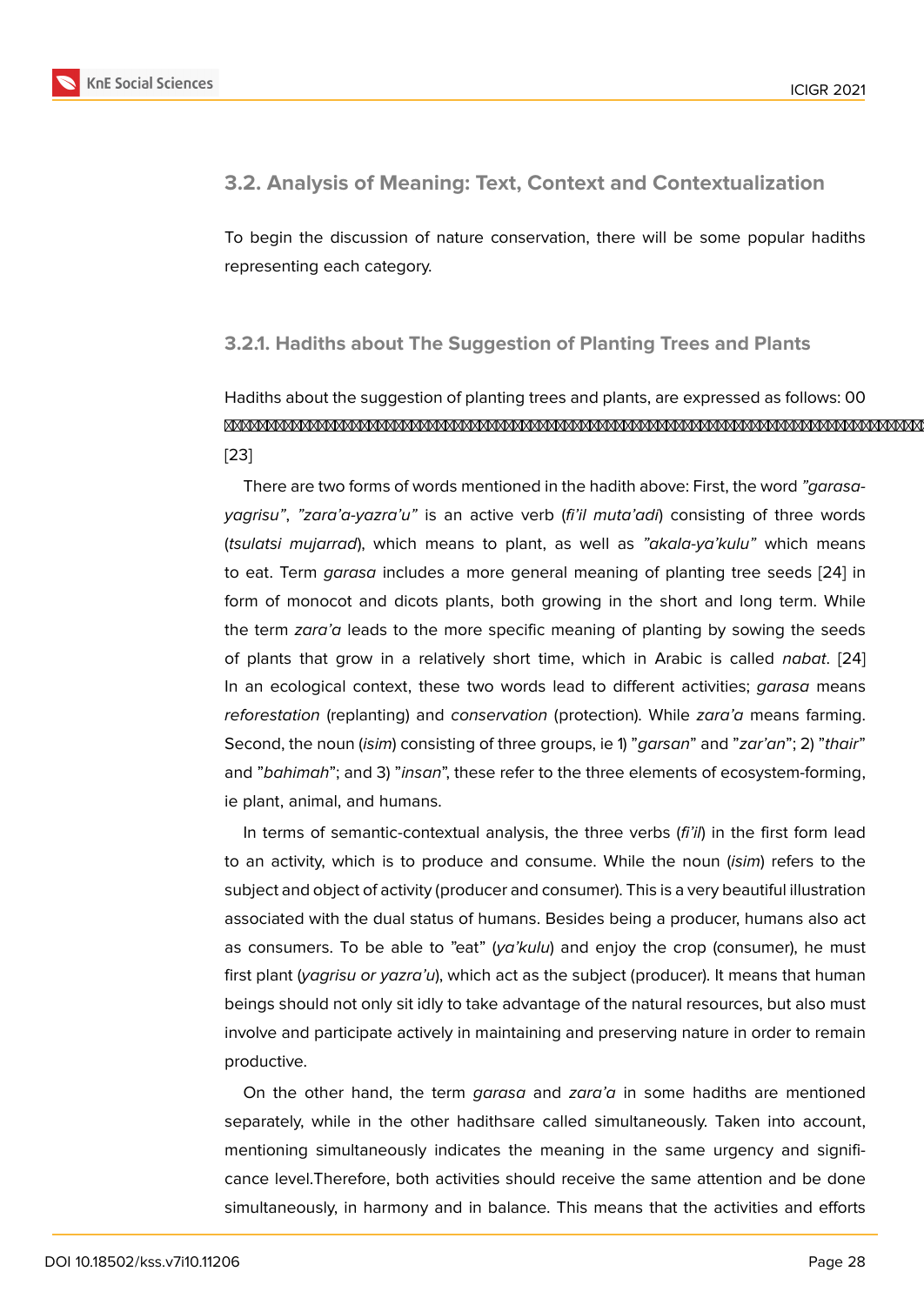of reforestation, conservation and cultivation must be done simultaneously. For the Indonesian context, the meanings contained by terms *garasa* and *zara'a* can lead to tasks and responsibilities carried by different departments, ie forestry, plantations, and agriculture. All these three must work together in formulating their vision, mission and action.

Mentioning separately shows indicates a particular emphasis. In some narrations, the term *gharasa* is associated with the term date palm, [23] No. Hadith: 2900; 2901; 2903, [25] No. Hadith: 2496, [26] No. Hadith: 1259; 14668. The date palm (*nakhl/phoenik dactylifera*) in the Arab cultural structure has its own meaning. In Arab societies, palm tree in addition to occupying a central role as a state [for](#page-10-11)eign exchange, it is also known [to c](#page-10-13)ontain very complex [com](#page-10-14)pounds, such as minerals, sugars, fats, proteins, fiber and some vitamins. [27] In accordance with the complexity of its content, it is medically beneficial to both physical and spiritual health. [27]

Why should date palm? In terms of shape, the fruit is shady, easy to pick, and eaten in a raw or cook[ed,](#page-11-0) and can be used as a drink. The rootsare down and directly absorb water from the earth. The date palm cannot b[ear](#page-11-0) fruit in a short time. That is, if the desired plantis a long term one, then the term used is *gharasa* and not used term *zara'a*as in the type of date palms (*an-nakhl*). While the term *zara'a* for short-term, fastgrowing crops such as grain-like plants, *Habbatus sauda*', rice, corn, or wheat. Noticing the urgency of the date palm in the Arabic context, the Prophet still ordered to plant it even if the apocalypse was in sight. [26] No. Hadith: 12512, 12435.

If the two terms arelinked to the Indonesian context, the term *gharasa*tends to mangrove, teak, mahogany, coconut (*cocus mucifera*) tree, sugar palm (*arenga piñata*), gypang (*corypha utan*), palm or siw[alan](#page-10-14) (*borassus flaberrifel*), nipah (*nypa fruticans*), sago (*metroxylon sago*), zalaca (*salacca zalacca*) and rattan (*calamus rottan*), [28] while the term *zara'a*leads to a similar plant of rice, tubers, and vegetables. In addition, the mention of dates in the hadith shows an example of orientation in the process of planting not only for plants that can be harvested but also plants that are long-term. T[his](#page-11-1) shows the *futuristic* teachings of the Prophet that man can now enjoy the results of the work of his predecessors. Therefore, the living human now must think about the life of the next generation.

The end of the narrative of the hadith is closed with the word "*shadaqah*" or "*ajr*." In the context of the whole word and relation between the two previous types of words, it is understood that any role and activity that man performs, both as subject (actor, producer) and object (consumers), should be religion-oriented, not just worldly needs. The agenda and activities which lead to the process of preservation and conservation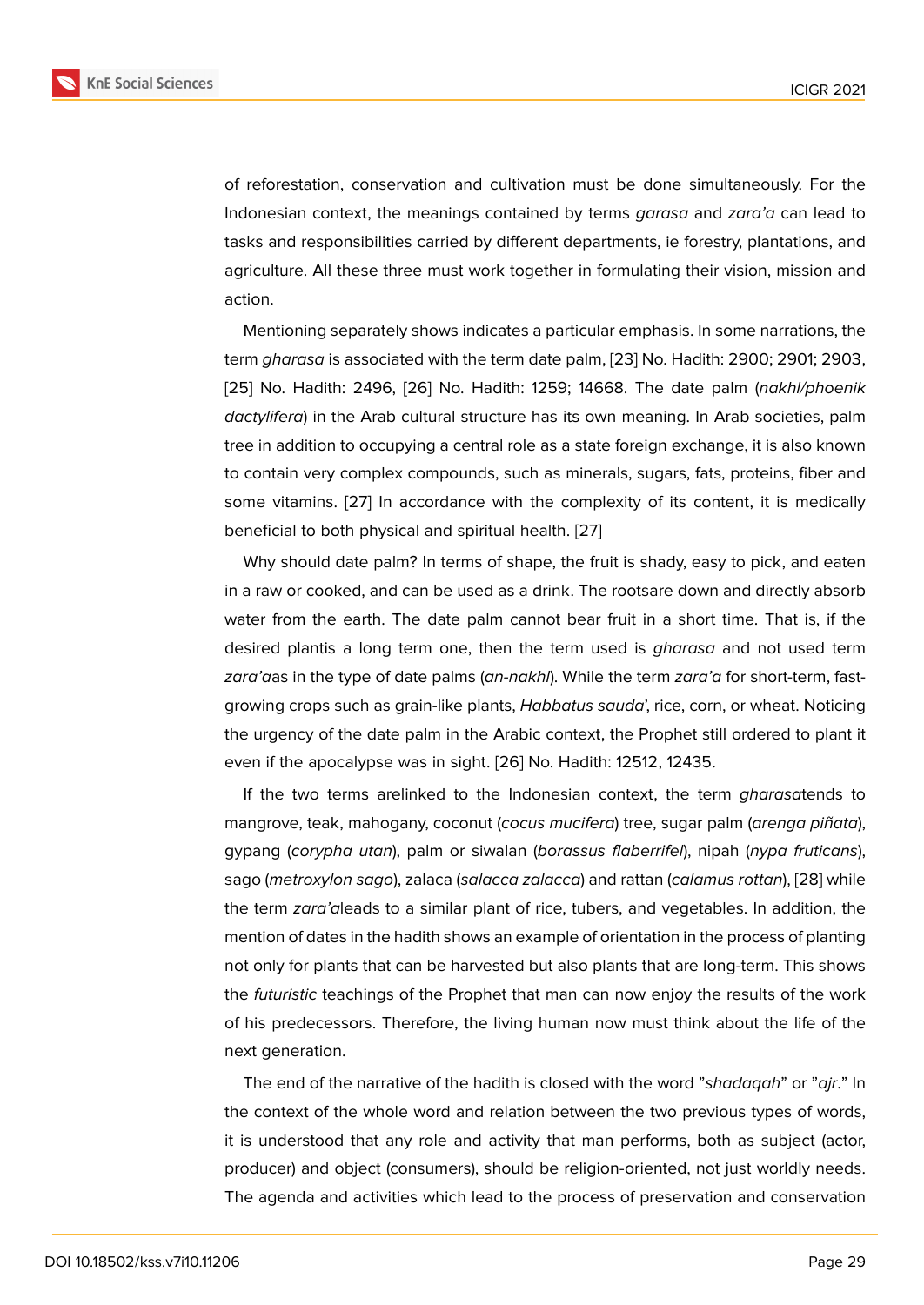of nature must also contain elements of worship. Thus, humans in relation to nature not only use them to achieve certain ends and take benefits (*al-intifa* '), but also have an obligation to maintain and preserve them (*al-ta'bir wa al- ishlah*). [29] From here it can be stated that nature conservation is a part of religion and becomes the task of humans as *khalifah fi al-ardh* by creating harmonious interaction and togetherness in obedience to God. [QS. 57: 1,QS. 59:61,QS.13: 13] and [QS.17: 44].

### **3.2.2. Hadith about Treating Empty and Barren Land**

Hadith about treating empty and barren land, as follows:

#### 

*From Jabir bin Abdullah said; Allah's Messenger (May peace be upon him) said: "Whoever revives a barren land, he is entitled to his reward (harvest), and as for what is eaten by animals it becomes alms to him" [26] No. Hadith: 13753*

There are two verbs in the hadith above, namely "*ahya ardhan*" and "*akalat al-'awafi*". The first verb shows productive activity, which is to turn (process) dead (barren) land; while the second one shows consumptive act[iviti](#page-10-14)es, ie creatures that relish production. Like the previous hadith, these two activities are associated with the term "*ajr*" and "*shadaqah*". This means that both are also part of the religious activity to be rewarded.

Cultivating and exploiting empty land for planting is one form of human consciousness about the age of the earth which is getting older. Utilizing unproductive land and restoring its function is one of nature conservation efforts. In Islam, it is known as *ihya al-mawat*, which is a shari'a in prospering and exploiting the earth for the benefit of human beings both individually and collectively. [30] The spirit of *ihya al-mawat* is an instigation to every Muslim to manage the land so that there is no abandoned and unproductive area, so as program of greening, exploiting, maintaining and preserving environment can be realized.

### **3.2.3. Hadiths about the prohibition of logging**

There were found some hadiths containing the prohibition to cut down tree, among them is lote tree, as in the following hadith:

#### ,()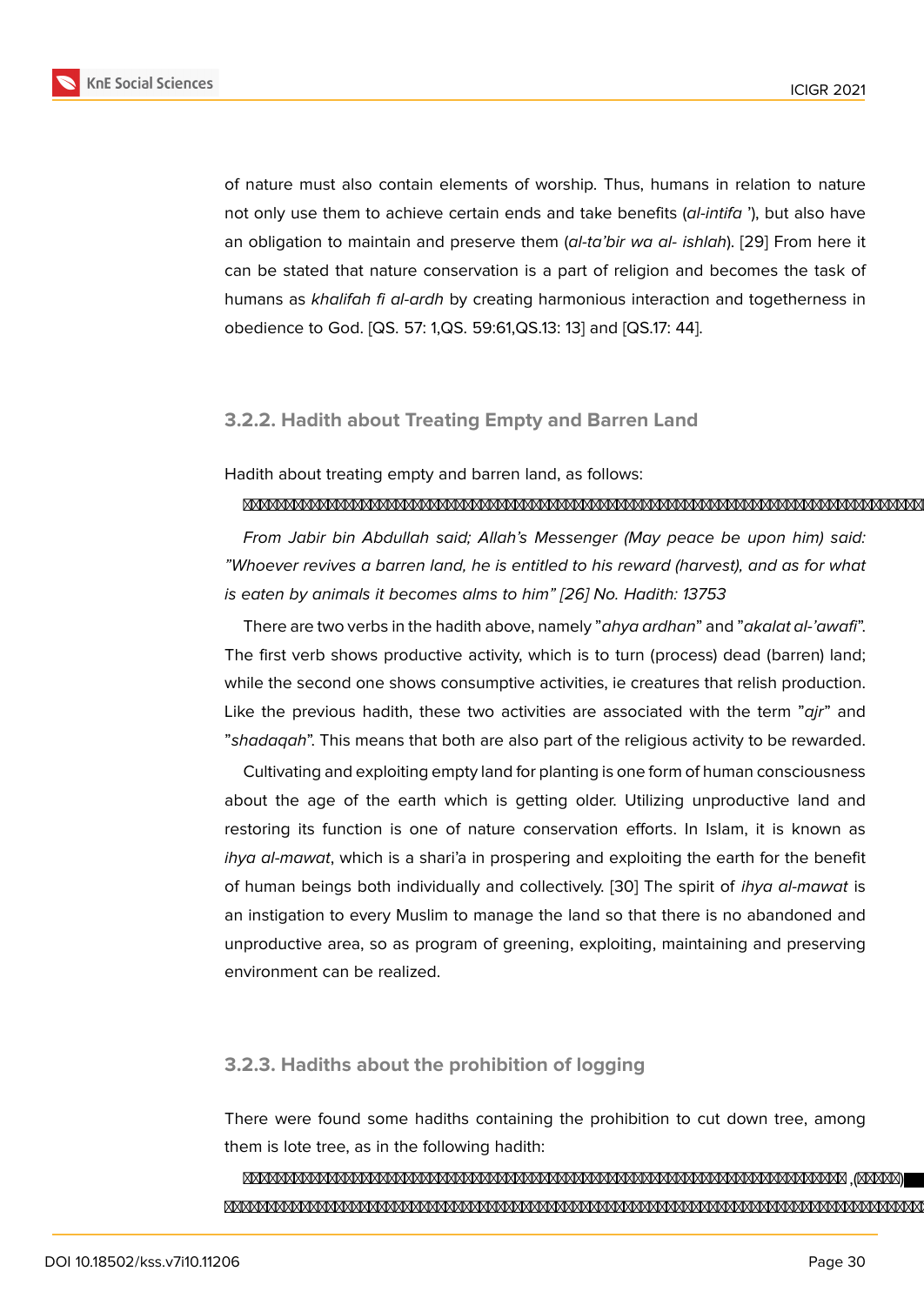There are several keywords that need to be elaborated, namely "*sidrah* (lote tree), *yastadhillu biha* (for taking shelter) and *qatha'a abatsan wa dhulman* (cut down in vain and unjust) *shawwaba* (drowning the head).

*Sidrah* (*Ziziphus mauritiana*) is one of the fruit tree species mentioned in the Qur'an and hadith which is often used in the treatment tradition of Prophet Muhammad (*Tibb al-Nabawi*). In Indonesia, this plant is known as *bidara tree*. In the Arabian Peninsula, this plant usually grows in hot deserts, so it is often used to take shelter and take the fruit at once by people who are on the way or when looking for grass, dwelling, shepherding place and other purposes. The lote tree is a type of tap root plant that can grow up to 15 m tall, and contains multiple benefits in it. Almost all of its parts, ranging from roots, bark, wood, leaves, and fruit can be used for health and nutrition as well as materials for household appliances. [29] Seeing its significance to the context of the Arab region, the Prophet severely criticized its logging. The threat (*tarhib*) is the Prophet's concern for the environment.

In Indonesia, especially [in th](#page-11-2)e region of West Nusa Tenggara (NTB) and Bali, there is also a kind of lote tree called sealote tree (*Strychnos lucida R.Br.*). This plant, widely used to treat some diseases such as malaria, fever, skin diseases, blood circulation disorders, relieve pain, stimulate the nervous system and increase appetite. Active substances contained in it are *strychnine, loganin, brusin, tannin* and *steroids*. Parts of plants used as medicinal ingredients are stems, skin and fruit. Sea lote tree has the potential to be used in rehabilitation activities in dry climates and effort to control landslide. [31]

In addition to the lote tree logging, in another hadith the Prophet also forbids the cutting of trees and plants in Makkah and Medina, as hadith from Amir bin Sa'ad, the Messenger of Allah said: "I made the city of Medina a haram, that is betwee[n t](#page-11-3)he two hills rocky black. Do not cut down the trees, and do not kill the animals [32] No. Hadith: 2426, [23] No. Hadith 1703; 1262; 1484; 1702. The Prophet made these two areas as *hima* (forbidden areas) that were protected by nature. [16]

### **3.2.4. Hadith about The Prohibition of Defecation Under a Protected Tree.**

#### .

(Mu'adz said): Indeed, I have heard the Messenger of Allah say: "Fear you of the three cursed deeds, which are defecation in public places, in shelter, and in the middle of the road." [32] No. Hadith: 323.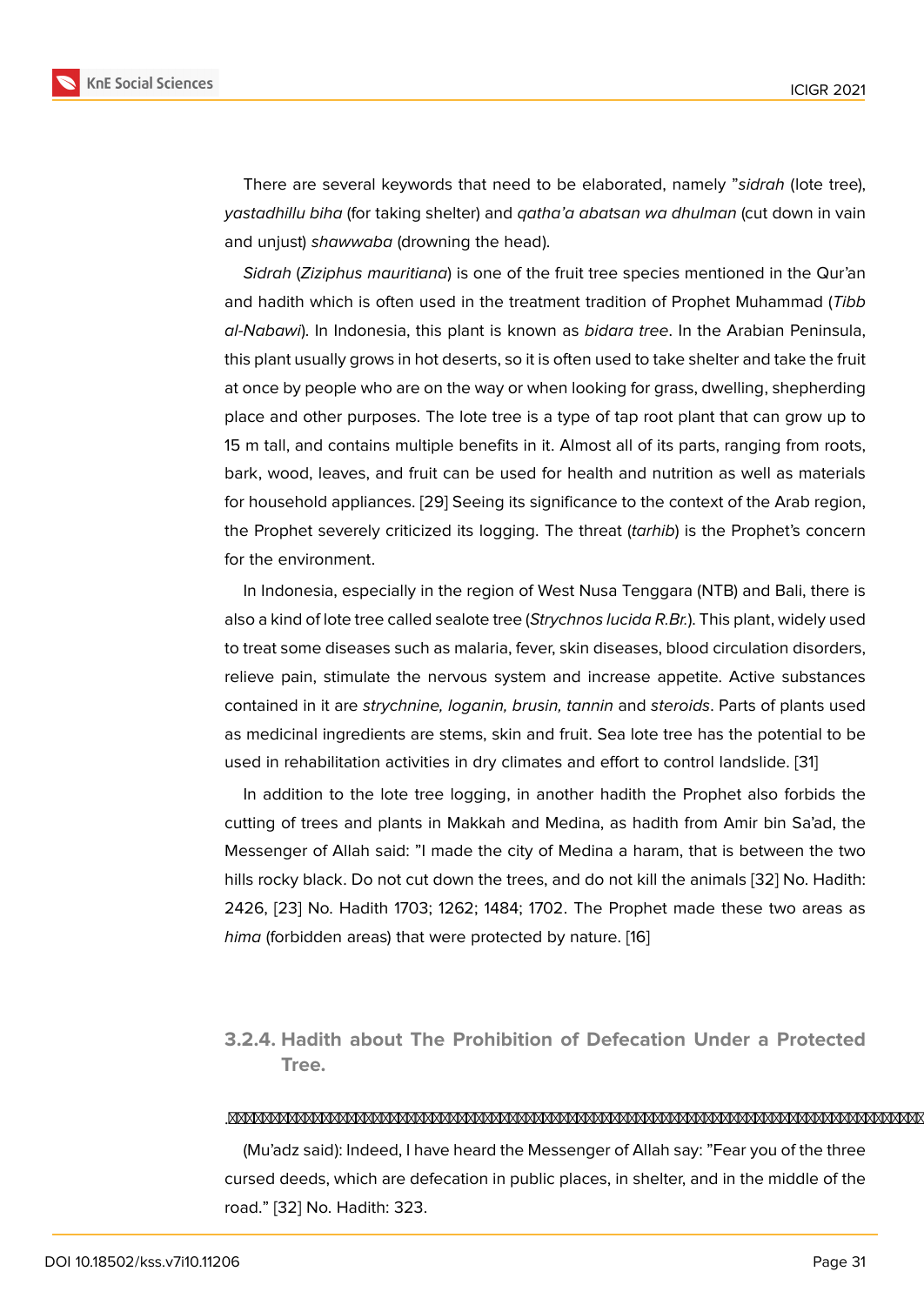

In general, the hadith above contains the prohibition of defecation (*al-mala'in)* in three places, namely: (1) water sources *(al-mawarid*); 2) shelter (*al-dhill*); and 3) middle of the road. Those places are public facilities that must be preserved from all forms of pollution. The hadith indicates that the Prophet was very concerned about ecological sterility.

### **4. Discussion**

Based on the findingsabove, this article entirely provides foundation and can be used as basic step in environmental law (*fiqh al-bi'ah*). The exploration of meaning from the source of the hadith concludes about obligation to preserve and protect nature's sustainability for the sake of survival and life. Preserving life is obligatory, then all tools and media that support the realization of the goal become obligatory also, It is in accordance with Qaidah Ushuliyah "*ma la yatimmu al-mandatory illa bihi fa huwa wajib*" or "*al-amr bi syay'in amrun bi wasa'ilihi."*

On the other hand, in the context of ecological theory and paradigm, the findings in this article are an affirmation of the construction of the ecotheological paradigm. If ecotheological is more based on the Qur'an in formulating environmental conservation all this time, this study completes and refines the formulation. If this study isconnected with the paradigm of *ecosufism*, it is in line with the ethical offer of ecosufism. The ethical-spiritual consciousness which is derived from the hadith interpretation about nature conservation strongly supports the theory.

If this study is associated with the paradigm of *fiqh al-bi'ah*, a proverb is worthy to put forward "*Al-Insan ibn bi'atihi*" (Humans are children of their environment). This Arabic proverb implies that human have symbiotic-mutualism relationship with their environment. On the one hand, they were raised and influenced by their environment, and on the other hand they also play major role in maintaining and preserving the environment. Thus, human must be harmonious with their environment by not exploiting and destroying it. In turn, human awareness of ecology is expected to foster an attitude of ecological piety.

# **5. Conclusion**

Based on linguistic analysis and contextual approach to the hadiths and key terms in it, it can be concluded that Islam from the beginning has introduced the concept of nature conservation, which includes: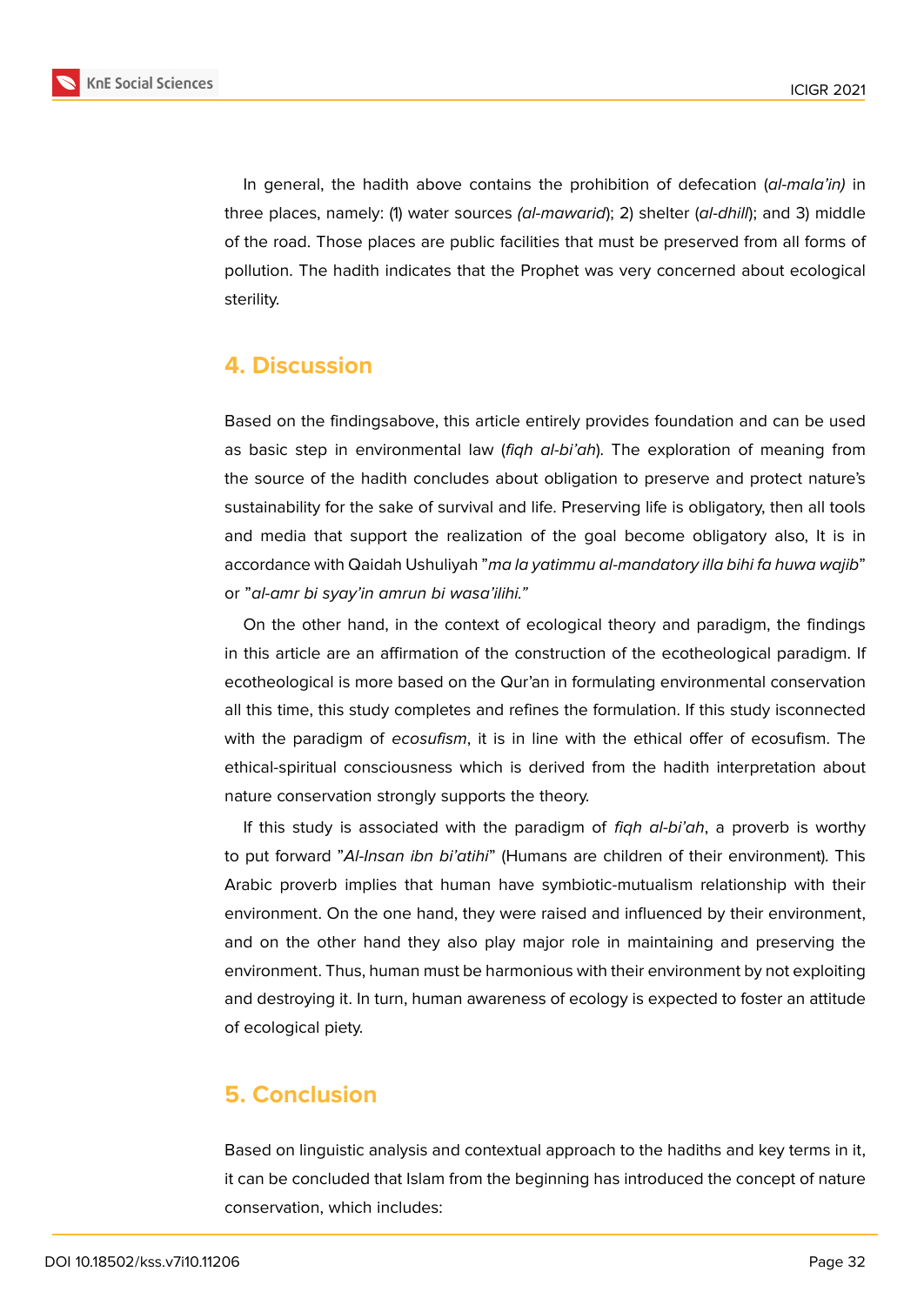

1. Form of nature conservation: a) maintenance, preservation, and processing of land; b) protection and prevention

2. Understanding of those forms leads to motivation and responsible elements in conservation programs include: what, who, and how a) Motivation in preserving and conserving nature is the motivation of worship; b) about what is planted, the Prophet suggested to plant all kinds of trees and plants grown in the short and long term that serve as food producer and protection (nature reserve); c) who is involved in this task is human, both personally and institutionally; both private and public. As for d) about how this program can be done, it can be done through reforestation program (replanting the bare forests), *revitalization* of dead land through *ihya 'al-mawat* program, vegetable cultivation, and reserve (protection) of nature.The analysis of hadith above portrays synergistic and balanced relationship between subject and object; between religious production and consumption activities.

# **References**

- <span id="page-9-0"></span>[1] Reflita R. Eksploitasi alam dan perusakan lingkungan (Istinbath hukum atas ayat-ayat lingkungan). Substantia. 2015;17(2).
- <span id="page-9-1"></span>[2] Objantoro E. Bencana alam ditinjau dari perspektif teologi alkitab. Jurnal Simpson : Jurnal Teologi dan Pendidikan Agama Kristen. (1)2 2014. 131-150
- <span id="page-9-2"></span>[3] Zulhelmi M, Azman A. Hujan dan banjir dalam hadis nabi SAW. Jurnal Pengurusan dan Penyelidan Fatwa. (8) 1 2016. 9-29
- [4] Suryawan IN, Kunci K. Manajemen ekoregion melalui pemberdayaan dan pemeliharaan lingkungan hidup dalam rangka meningkatkan kesejahteraan masyarakat (Suatu tinjauan tentang green economic). MEDIA BISNIS. Indonesia; 2012.
- <span id="page-9-6"></span>[5] Febriani NA. Implementasi etika ekologis dalam konservasi lingkungan: Tawaran solusi dari Qur'an. Kanz Philosophia : Jurnal Filsafat dan Mistisisme Islam (1)4 ( 2014 ) : 28-35
- <span id="page-9-3"></span>[6] Park YS. Implementasi kebijakan konservasi energi di Indonesia. E-Journal Graduate. Unpar. (1) 1 2014. 1 -13
- <span id="page-9-4"></span>[7] Susilowati. Konservasi tanah dan air di daerah semi kering provinsi nusa tenggara Timur. Jurnal Teknoogi Sipil.(2)1 2006.25-34
- <span id="page-9-5"></span>[8] Ervianto W. Kajian green contruction infrastruktur jalan dalam aspek konservasi sumber daya alam. Konferensi Nasional Teknik Sipil 7. Surakarta, 24-26 Oktober 2013. 23-29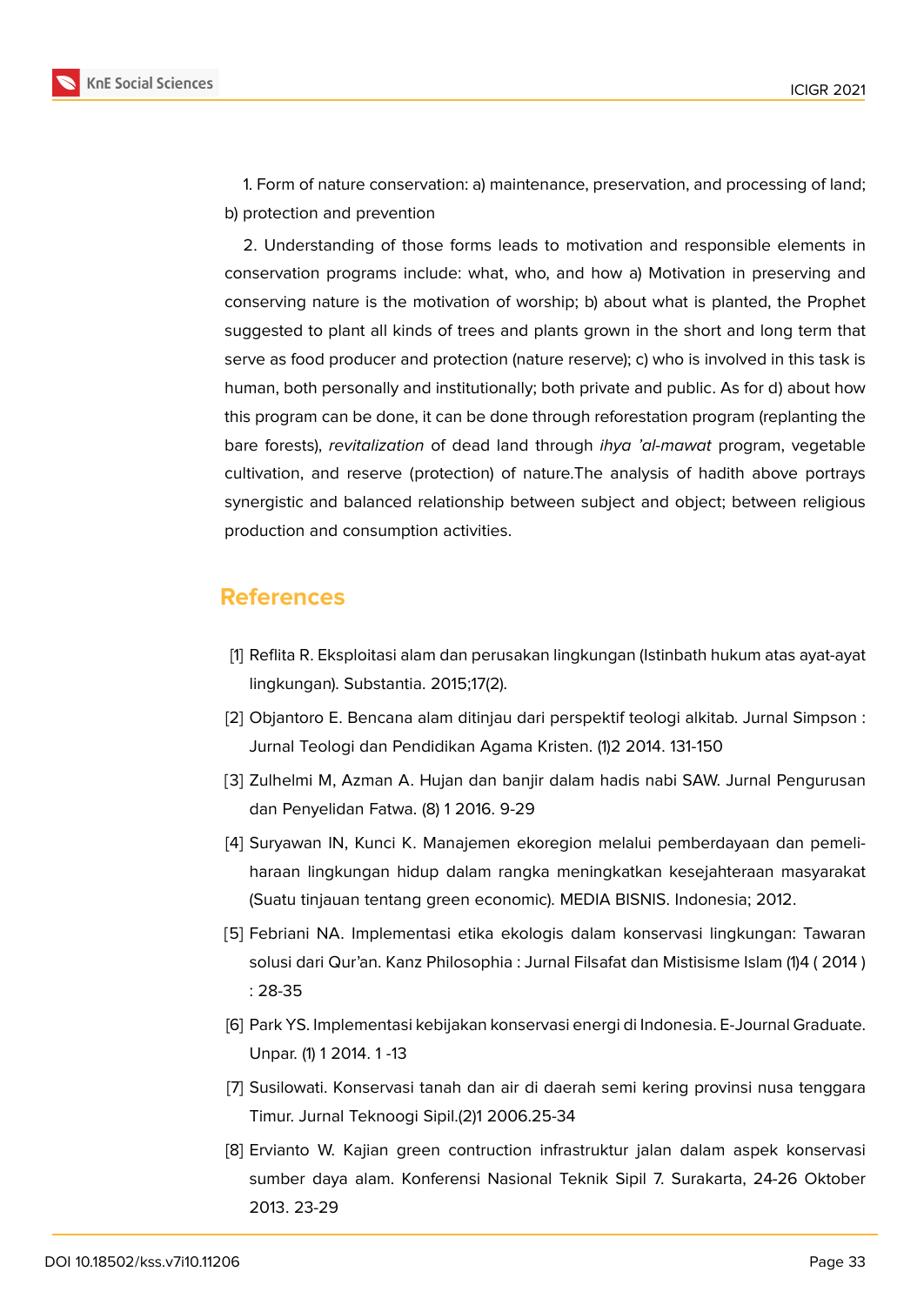

- <span id="page-10-0"></span>[9] Santoso WY, Nugroho AD. Pemanfaatan penerimaan negara bukan pajak di bidang kehutanan dalam melestarikan fungsi lingkungan. Mimbar Hukum (21)3 2009. 554- 573
- <span id="page-10-1"></span>[10] Quddus A. Ecotheology Islam: Teologi konstruktif atasi krisis lingkungan. ULUMUNA Jurnal Of Islam Studi; 2012.
- <span id="page-10-2"></span>[11] Aziz A. Konservasi alam dalam perspektif etika Islam: Tantangan dan tuntutan. Akademika. 2014;19(2). 304-321
- <span id="page-10-3"></span>[12] Ruether RR. Ecotheology: Voices from south and north. New York: Orbis Books; 1994.
- <span id="page-10-4"></span>[13] Holilah M. Kearifan ekologis budaya lokal masyarakat adat cigugur sebagai sumber belajar IPS. Jurnal Pendidik. Ilmu Sos. (24)2 2015. 163-178
- <span id="page-10-5"></span>[14] Samsoedin I. Dinamika keanekaragaman jenis pohon pada hutan produksi bekas tebangan di kalimantan Timur. Jurnal Penelitan Hutan dan Konservasi Alam. (6) 1 2009. 69 -77
- <span id="page-10-6"></span>[15] Rusli M. Reorientasi kajian teologi islam: Ikhtiar kontributif atasi problem kekinian. ULUMUNA Jurnal Of Islam Studi, Indonesia; 2012.
- <span id="page-10-7"></span>[16] Mustaqim A. Etika pemanfaatan keakekaragaman hayati dalam perspektif Al-Qur'an. Hermeneutik. 2013;7(2). 145-156
- <span id="page-10-8"></span>[17] Suhendra A. Menelisik ekologis dalam al-Qur'an. ESENSIA. 2013;14(1). 120-132
- <span id="page-10-9"></span>[18] Sumarna Y. Beberapa aspek ekologi, populasi pohon, dan permudaan alam tumbuhan penghasil gaharu kelompok karas (*Aquilaria* spp.) di wilayah provinsi jambi. Jurnal Penelitan Hutan dan Konservasi Alam. (5)1 2008.93-99
- <span id="page-10-10"></span>[19] Suhartati S, Wahyudi A. Tanaman penghasil gaharu dan kelapa sawit. Jurnal Penelitan Hutan dan Konservasi Alam. (8)4 2011.363-371
- [20] at-Tahhan M. Usul at-takhrij wa dirasah al-asanid. Riyadh: Maktabah al- Ma'arif; 1991.
- [21] Ismail MS. Metodologi penelitian hadis nabi. Jakarta: Bulan Bintang; 1992.
- [22] Ali MN. Memahami hadis nabi: Metode dan pendekatannya. Yogyakarta: Idea Press; 2015.
- <span id="page-10-11"></span>[23] ibn al-Bukhariy M. Sahih al-Bukhari. Beirut: Dar Ibnu Katsir; 1987.
- <span id="page-10-12"></span>[24] Mandzur I. Lisan al'Arab. Beirut: Dar al-Ma'arif. 2012
- <span id="page-10-13"></span>[25] bin ad-Darimiy AMA. Sunan Ad-Darimiy. Beirut: Dar al-Basyair; 2013.
- <span id="page-10-14"></span>[26] bin Hanbal A. Musnad al-Imam Ahmad bin Hanbal, Juz 10. Kairo: Muassasah Qartabah.2013